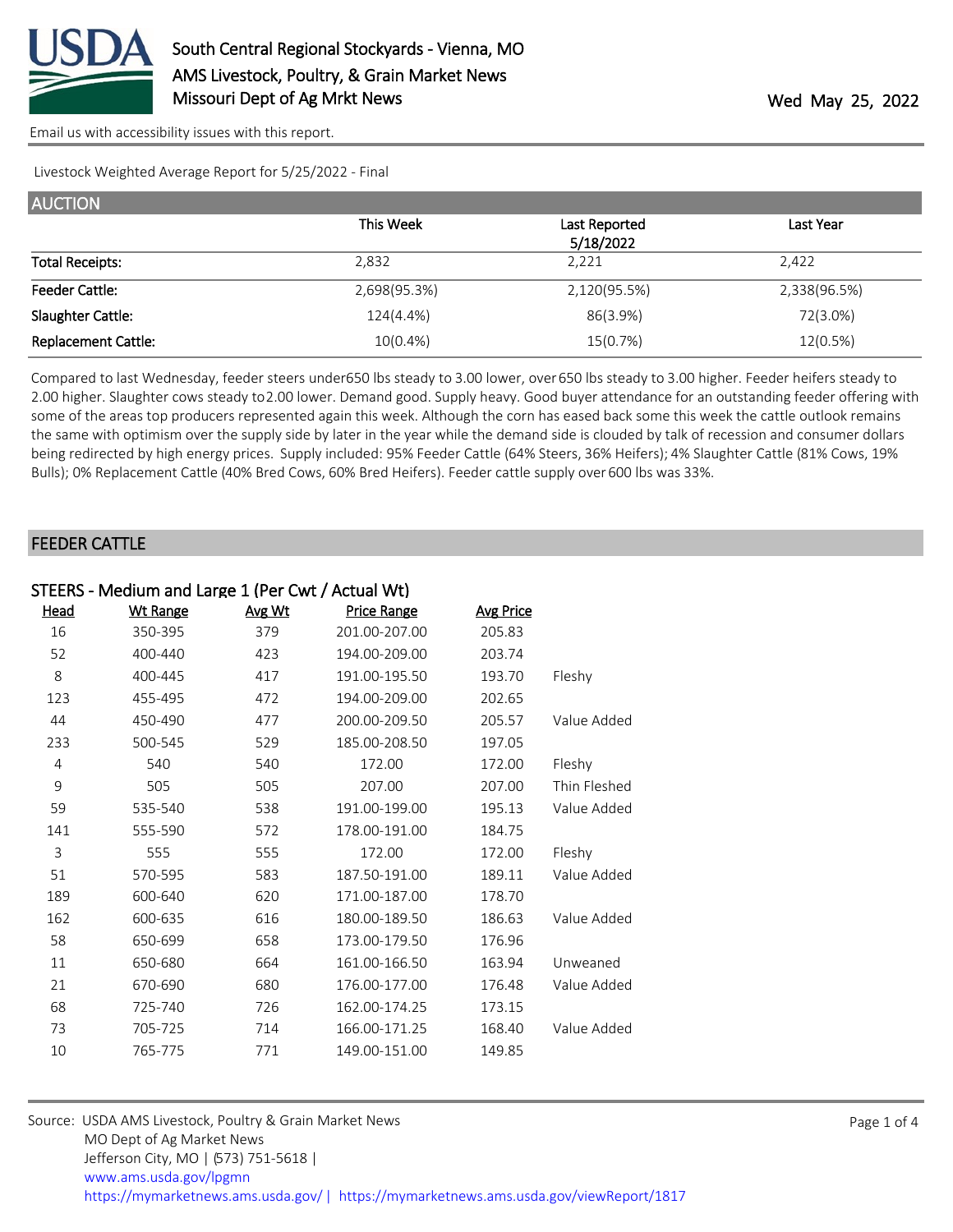

|      | STEERS - Medium and Large 1-2 (Per Cwt / Actual Wt) |        |                    |           |              |
|------|-----------------------------------------------------|--------|--------------------|-----------|--------------|
| Head | <b>Wt Range</b>                                     | Avg Wt | <b>Price Range</b> | Avg Price |              |
| 11   | 350-390                                             | 372    | 193.00-202.00      | 199.53    |              |
| 15   | 400-445                                             | 429    | 187.50-195.00      | 191.27    |              |
| 12   | 465-490                                             | 479    | 181.00-192.00      | 188.74    |              |
| 6    | 490                                                 | 490    | 205.50             | 205.50    | Thin Fleshed |
| 8    | 480                                                 | 480    | 193.00             | 193.00    | Value Added  |
| 22   | 510-540                                             | 530    | 174.00-185.00      | 181.44    |              |
| 13   | 565-585                                             | 578    | 162.00-178.00      | 171.70    |              |
| 19   | 575                                                 | 575    | 184.00             | 184.00    | Value Added  |
| 20   | 605-645                                             | 614    | 165.75-174.50      | 171.03    |              |
| 8    | 620                                                 | 620    | 179.50             | 179.50    | Thin Fleshed |
| 8    | 665                                                 | 665    | 177.50             | 177.50    | Value Added  |
|      |                                                     |        |                    |           |              |

## STEERS - Medium 1-2 (Per Cwt / Actual Wt)

| Head | <u>Wt Range</u> | <u>Avg Wt</u> | Price Range | <b>Avg Price</b> |
|------|-----------------|---------------|-------------|------------------|
|      | 480             | 480           | 165.00      | 165.00           |

|      | HEIFERS - Medium and Large 1 (Per Cwt / Actual Wt) |               |                    |                  |             |
|------|----------------------------------------------------|---------------|--------------------|------------------|-------------|
| Head | <u>Wt Range</u>                                    | <u>Avg Wt</u> | <b>Price Range</b> | <b>Avg Price</b> |             |
| 6    | 315-325                                            | 318           | 168.00-173.00      | 171.30           |             |
| 10   | 360-375                                            | 367           | 172.00-179.00      | 175.46           |             |
| 27   | 405-440                                            | 423           | 179.00-182.00      | 181.16           |             |
| 162  | 455-495                                            | 474           | 170.00-184.00      | 176.36           |             |
| 25   | 475-480                                            | 478           | 174.00-178.50      | 176.35           | Value Added |
| 125  | 500-545                                            | 524           | 163.00-175.00      | 170.11           |             |
| 51   | 520-535                                            | 526           | 170.50-174.00      | 172.40           | Value Added |
| 130  | 550-595                                            | 572           | 153.00-169.00      | 162.02           |             |
| 19   | 560                                                | 560           | 165.00             | 165.00           | Value Added |
| 72   | 600-625                                            | 603           | 148.50-165.00      | 155.24           |             |
| 24   | 625                                                | 625           | 157.50             | 157.50           | Value Added |
| 28   | 655                                                | 655           | 157.75             | 157.75           | Replacement |
| 11   | 780-790                                            | 788           | 133.00-139.00      | 137.24           |             |

## HEIFERS - Medium and Large 1-2 (Per Cwt / Actual Wt)

| Head | Wt Range | Avg Wt | <b>Price Range</b> | Avg Price |             |
|------|----------|--------|--------------------|-----------|-------------|
| 5    | 385-390  | 388    | 161.00-166.00      | 162.98    |             |
| 24   | 400-445  | 436    | 168.00-173.00      | 171.08    |             |
| 29   | 460-485  | 474    | 157.00-172.00      | 165.93    |             |
| 63   | 500-540  | 514    | 148.00-168.00      | 161.93    |             |
|      | 530      | 530    | 166.00             | 166.00    | Value Added |
| 8    | 630-640  | 633    | 144.50-154.50      | 148.61    |             |
|      |          |        |                    |           |             |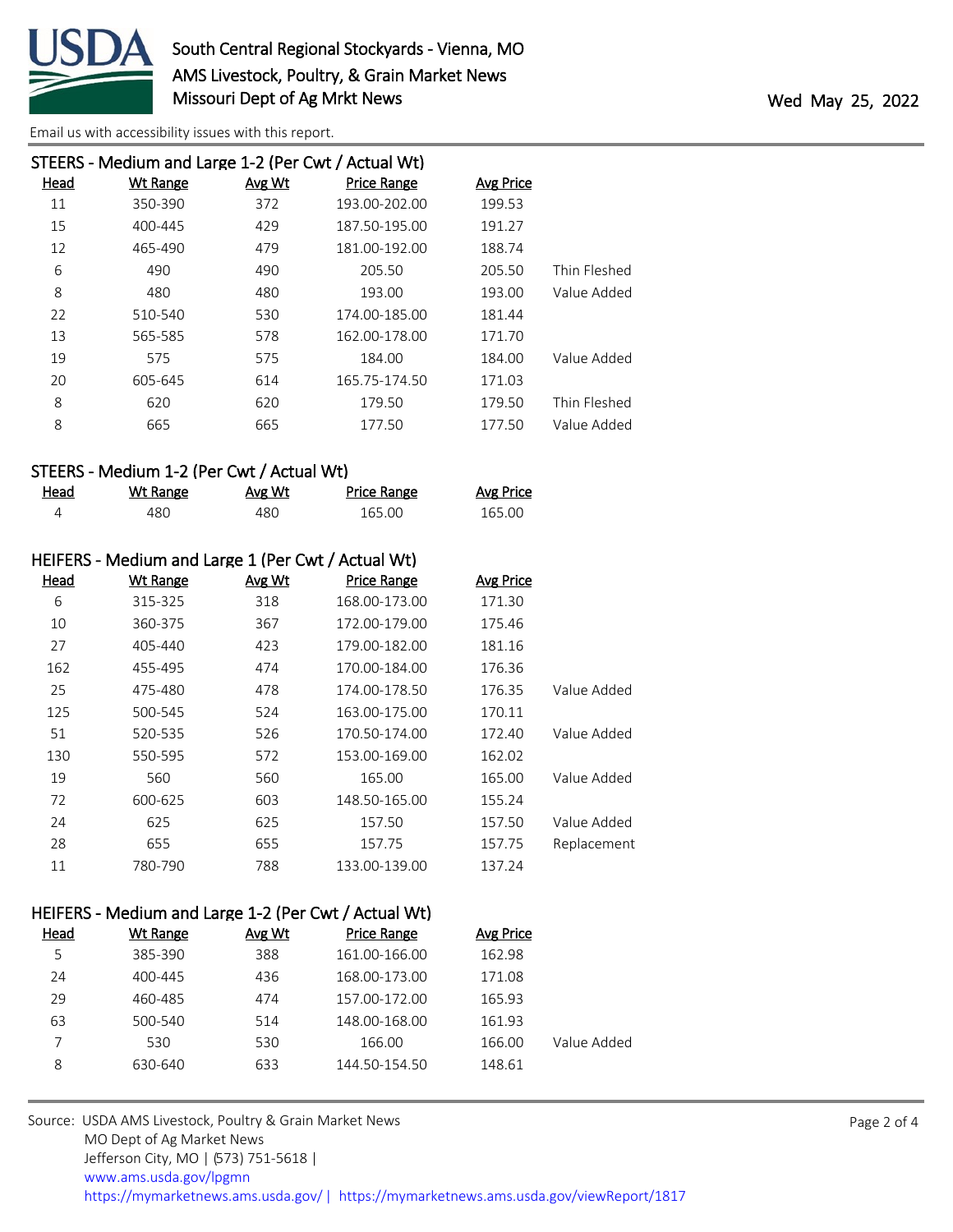

|                |                                   | Lindii də With decessibility issues With this report. |                                                            |                    |                  |  |
|----------------|-----------------------------------|-------------------------------------------------------|------------------------------------------------------------|--------------------|------------------|--|
| 11             | 700                               | 700                                                   | 141.25                                                     | 141.25             |                  |  |
|                | <b>SLAUGHTER CATTLE</b>           |                                                       |                                                            |                    |                  |  |
|                |                                   |                                                       |                                                            |                    |                  |  |
|                |                                   | COWS - Breaker 75-80% (Per Cwt / Actual Wt)           |                                                            |                    |                  |  |
| <u>Head</u>    | <b>Wt Range</b>                   | Avg Wt                                                | <b>Price Range</b>                                         | <b>Avg Price</b>   | <b>Dressing</b>  |  |
| 8              | 1435-1750                         | 1513                                                  | 80.00-83.50                                                | 82.23              | Average          |  |
|                |                                   |                                                       |                                                            |                    |                  |  |
|                |                                   | COWS - Boner 80-85% (Per Cwt / Actual Wt)             |                                                            |                    |                  |  |
| <b>Head</b>    | <b>Wt Range</b>                   | Avg Wt                                                | <b>Price Range</b>                                         | <b>Avg Price</b>   | <b>Dressing</b>  |  |
| 17             | 1050-1465                         | 1254                                                  | 76.00-83.00                                                | 79.69              | Average          |  |
| $\mathbf{1}$   | 1315                              | 1315                                                  | 85.00                                                      | 85.00              | High             |  |
| $\overline{2}$ | 1150-1165                         | 1158                                                  | 76.00-77.50                                                | 76.75              | Low              |  |
|                |                                   |                                                       |                                                            |                    |                  |  |
|                |                                   | COWS - Lean 85-90% (Per Cwt / Actual Wt)              |                                                            |                    |                  |  |
| <b>Head</b>    | <b>Wt Range</b>                   | Avg Wt                                                | <b>Price Range</b>                                         | <b>Avg Price</b>   | Dressing         |  |
| 15             | 920-1200                          | 1043                                                  | 65.00-75.00                                                | 69.05              | Average          |  |
| $\mathbf{1}$   | 1010                              | 1010                                                  | 78.00                                                      | 78.00              | High             |  |
| 15             | 855-1000                          | 953                                                   | 50.00-63.00                                                | 56.75              | Low              |  |
| $1\,$          | 890                               | 890                                                   | 40.00                                                      | 40.00              | Very Low         |  |
|                | BULLS - 1-2 (Per Cwt / Actual Wt) |                                                       |                                                            |                    |                  |  |
| Head           | <b>Wt Range</b>                   | Avg Wt                                                | <b>Price Range</b>                                         | <b>Avg Price</b>   | <b>Dressing</b>  |  |
| 5              | 1660-1965                         | 1833                                                  | 95.00-106.50                                               | 101.78             | Average          |  |
| $\mathbf{1}$   | 2140                              | 2140                                                  | 111.00                                                     | 111.00             | High             |  |
| 8              | 1270-2120                         | 1676                                                  | 70.00-95.00                                                | 85.76              | Low              |  |
|                | <b>REPLACEMENT CATTLE</b>         |                                                       |                                                            |                    |                  |  |
|                |                                   |                                                       |                                                            |                    |                  |  |
|                |                                   |                                                       | BRED COWS - Medium and Large 1-2 (Per Head / Actual Wt)    |                    |                  |  |
| <u>Age</u>     | <b>Stage</b>                      | <b>Head</b><br><b>Wt Range</b>                        | Avg Wt                                                     | <b>Price Range</b> | <b>Avg Price</b> |  |
| $2 - 4$        | $T2-3$                            | $\overline{2}$<br>935-1200                            | 1068                                                       | 1000.00-1040.00    | 1017.52          |  |
|                |                                   |                                                       | BRED HEIFERS - Medium and Large 1-2 (Per Head / Actual Wt) |                    |                  |  |
| <b>Age</b>     | <b>Stage</b>                      | <b>Head</b><br><b>Wt Range</b>                        | Avg Wt                                                     | <b>Price Range</b> | <b>Avg Price</b> |  |
| $<$ 2          | T <sub>2</sub>                    | 3<br>935                                              | 935                                                        | 935.00             | 935.00           |  |
|                |                                   |                                                       |                                                            |                    |                  |  |